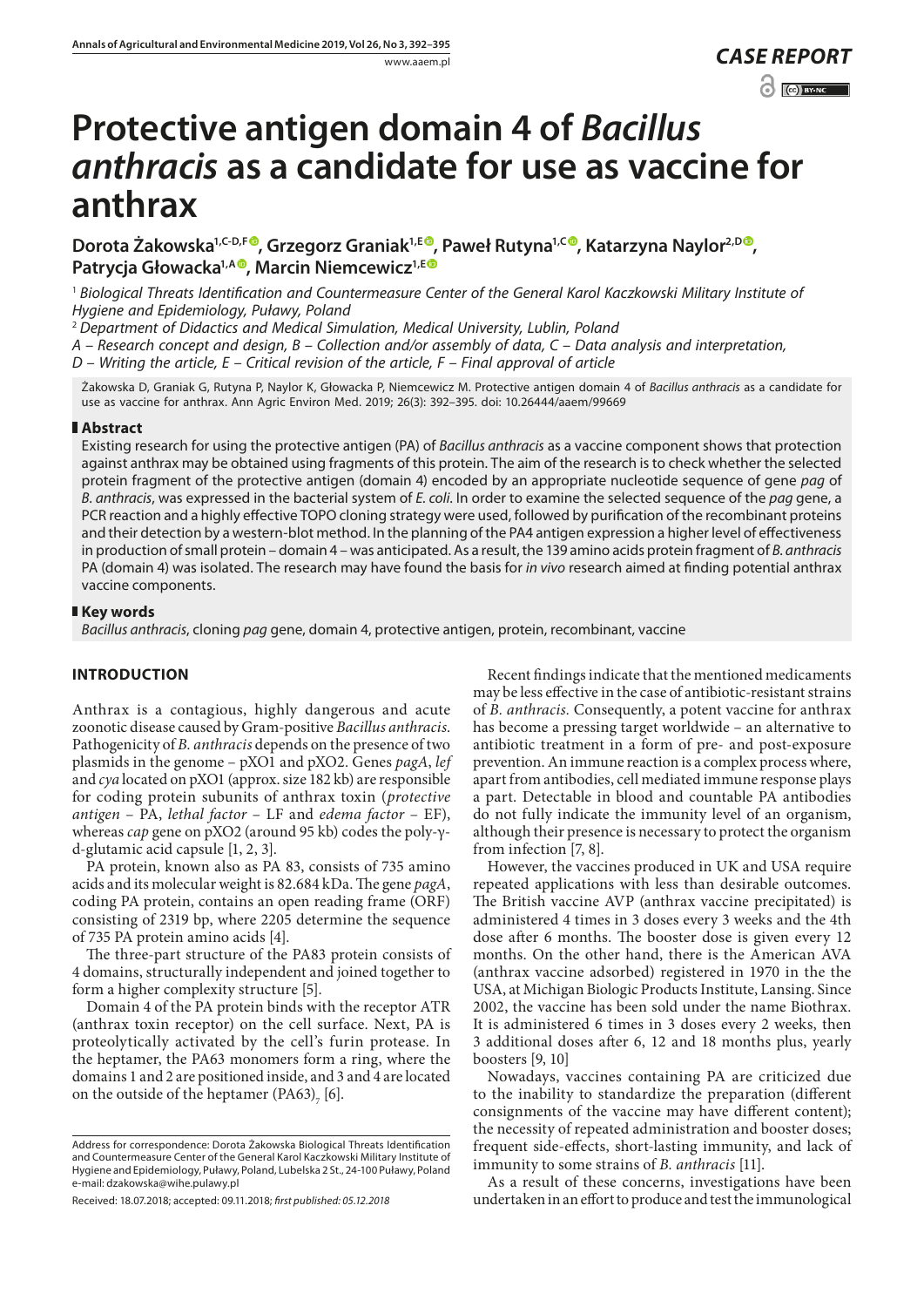effectiveness of the recombined PA protein (rPA). The protein, obtained with modern technology, may easily be purified, concentrated and used for the purposes of prophylaxis.

# **MATERIALS AND METHOD**

The vaccine strain of *B. anthracis 34F2 Sterne* from the collection of BTICC (Biological Threat Identification and Countermeasure Centre) MIHE in Pulawy, Poland, was used in the research. DNA isolation was performed using a Genomic Mini kit (A&A Biotechnology) according to the manufacture's recommendations. In amplification, DNA isolated from the *Bacillus anthracis 34F2 Sterne* strain was used as template DNA.

In PCR reactions, appropriate primers were used, flanking the region of domain 4 of PA *B. anthracis 34F2*. The primers (synthesized by Genomed JSC, Poland) for the *pagA* region (GenBank No.AF268967, http://www.ncbi. nlm.nih.gov/entrez) studied contained CACC sequences d4F: CACCGTTGGGGCGGATGAG (10 µM) and d4R: TCTCCTTGTATTTCTTACAAAAAGAGT (10 µM) were used in amplification (475 bp fragment) of an appropriate thermal profile with other reagents: Taq  $(5 \text{ U/}\mu\text{I})$  DNA polymerase, polymerase buffer (10 x buffer Taq), 2 mM DTP, 25 mM MgCl<sub>2</sub> (Fermentas, Lithuania) and isolated matrix DNA. The PCR program was as follows: an initial denaturation of 95ºC for 3 minutes, 30 rounds of 30 s denaturation at 95ºC, 30 s annealing at 53ºC, and 2 minutes of extension at 72ºC, followed by 10 minutes of final extension at 72ºC.

The products of amplification were separated in 1% agarose gel. The blunt-end amplified fragment was ligated into expression vector pET 100/D-TOPO (Invitrogen, USA) and fused in-frame with 6xHis tag. Constructed plasmid was propagated in *E. coli* using One Shot TOP 10 (Invitrogen, USA) and incubated at 37°C on LB agar plates containing ampicillin (100 µg/ml). Selected transformant (by collecting 5 chosen colonies from the selective plate), were transferred to the liquid growing medium (LB medium) containing ampicillin (100 µg/ml) and incubated overnight at 37 °C with shaking. After incubation, the genetic materials was isolated using a Plasmid Miniprep Plus kit (A&A Biotechnology, Poland). The received recombined plasmids were subjected to sequence analysis in DNA Sequencing Lab of Genomed JSC (The DNA sequences presented as chromatograms were compared with the sequence of *pagA Bacillus anthracis str. A2012* plasmid pXO1 NCBI No. AF268967). As a efficiency control the pUC19 plasmid was used, with the same reaction conditions.

For protein expression, the second transformation was performed. In the first step, the 10 ng of purified plasmid DNA, from the first transformation, was used to transform *E. coli Star BL21* (DE3) (Invitrogen, USA). The transformed cells were grown in LB medium containing 100 μg/ml ampicillin at 37 °C until the optical density at 600 nm was 0.5–0.8. After that, the production of PAD4 was induced by incubating with 1 mM IPTG for 1–4 hrs. For checking the intensity of induction after each 1 h incubation, the 500  $\mu l$ was sampled. The cells were lysed under native conditions using lysis buffer containing 50 mM  $\text{NaH}_2\text{PO}_4$ , 300 mM NaCl, 10 mM imidazole, prepared according to the Ni-NTA Spin kit procedure (Qiagen, Germany). Cell pellets, before purification under native conditions, were frozen for at

least 30 minutes at -20 °C and resuspended in lysis buffer and an addition of lysozyme (1 mg/ml) and benzonase nuclease (3 U/ml culture volume).

The intracellularly bacterial protein produced in induction was purified in the process of affinity chromatography using Ni–NTA Spin Kit (Qiagen, Germany), and recombined proteins purification kit 6xHis-tagged. The proteins purified in native conditions were separated on polyacrylamide gel SDS-PAGE. Over-expressed proteins were detected by Western-blotting method (Biorad System, USA) on nitrocellulose membrane (N8267, Sigma-Aldrich) using the TBS buffer with 0.05% Tween 20. Immunodetection of the recombinant PAD4 was performed using His HRP Conjugate Kit (1:2,000, Qiagen). Following transfer, the membrane was blocked with 5% dry milk in TBST buffer and developed with DAB (3,3'–diaminobenzidine tetrahydrochloride) substrate (Roche, Germany) which facilitated a colour reaction.

#### **RESULTS AND DISCUSSION**

The research was undertaken to obtain a recombinant protein (domain 4) of the PA (139 amino acids) and to demonstrate its expression. For this purpose, primers were designed based on the DNA sequence encoding 4 domain of the antigen PA, using the CACC sequence for the forwarder. It was necessary in cloning into a linearized pET-TOPO vector allowing for direct cloning without enzyme digestion. A 475 base pair structure gene for PA was PCR amplified (Fig. 1) and successful inserted into the plasmid pET 100/D-TOPO. Due to the fact that unforeseeable difficulties may occur (e.g. purified protein or its fragment may show no expression, form inclusion bodies, turn out to be difficult to purify or show no required activity) during designing the expression construct, the research used the vector pET 100/D-TOPO. The TOPO (TA cloning vector) study was used in the study by Krishnancgettiar *et al*. (2003) [12]. In order to obtain the 16,347 kDa domain of protein PA-D4, they omitted enzyme digestion by virtue of this vector and used competent cells of *E. coli BL21* (*DE3*) *pLysS.*



**Figure 1.** PCR amplification of *pag* gene. The PCR product was electrophoresed on 1 % agarose gel and visualized under violet lamp. M – 100 bp DNA ladder, Lane 1 – PCR product of PAD4 (475 bp), Lane 2 – purification PCR product of PAD4 (475 bp)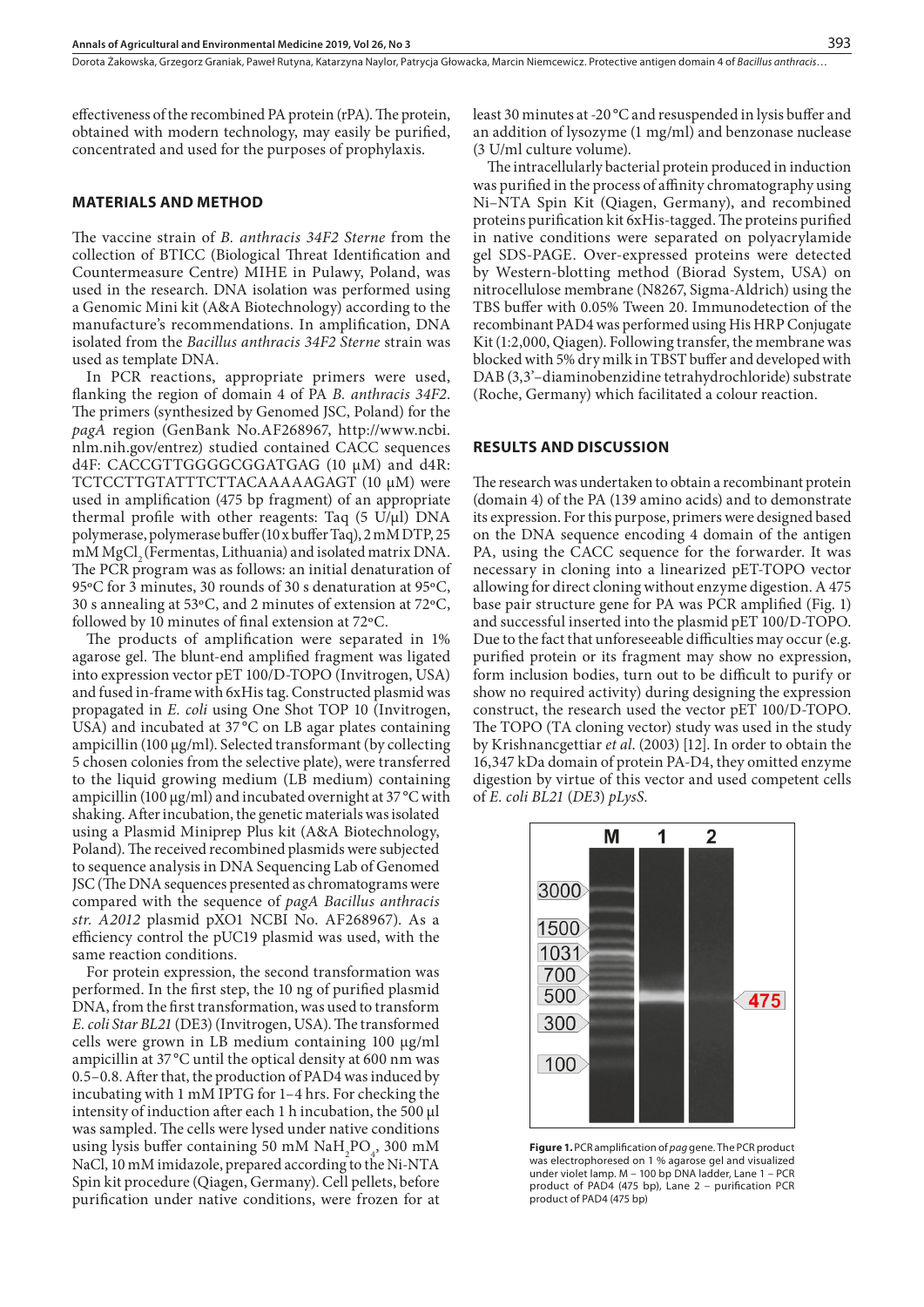The over-produced *E. coli* bacteria can be accumulated in the cytoplasm, periplasma or secreted outside the cell. The prevalent problem in locating recombinant proteins in the cytoplasm of bacterial cells is the formation of inclusion bodies. However, even if inclusion bodies are formed, a portion of the protein usually remains soluble [12]. Willhitea and Blanke (1998) proved this in their work when they obtained soluble, recombined PA protein in *E. coli*  using a weaker concentration of IPTG (0.1 mM IPTG) and lowered the induction temperature (16<sup>o</sup>C). Using singlestage purification, they obtained an homogenous PA which was stable, could be recovered from *E. coli* lysates, and there was no evidence of proteolytic degradation [13]. Producing recombined proteins is often the only or the cheapest method of obtaining homogenous protein allowing the study of its structure and function [10, 14]. Suryanarayan and et al. obtained biologically active recombinant PA using pET32c vector. The expression construct PA-pET32c in *E. coli DE3 pLysS* host resulted in maximum production of recombinant PA in soluble form (15 mg/ml). The study highlights the expression of soluble recombinant PA in larger quantity using simpler *E. coli* production platform [10].

Research performed Pavan and *et al.* using Gateway pENTR/D-TOPO technology for cloning *pagA* gene and transformed into competent *E. coli One Shot TOP10*, Expression plasmids pEXP17-pagA were generated by sitespecific recombination using LR clonase II, between the pENTR/D-TOPO-pagA plasmid previously obtained and the destination vector pDEST17 using the *E. coli* Expression System kit from Gateway Technology, with transformation of competent *E. coli One Shot TOP10*. The expression plasmids were used to transform competent *E. coli BL21Star (DE3)pLys One Shot* to obtain expression clones verified by sequencing. The high expression of PA obtained by Pavan and et al. combined with the low background and the enrichment of PA in the lysis step, facilitated PA purification using only washes, without the need for chromatographic purification steps [15].

The results obtained in the present work show that after transforming the resulting construct into a competent *E. coli* cell, bacterial cultures were conducted to overexpress the PA protein encoding gene under induction. As a result of induction, the bacterial cells produced domain  $4 \left( \sim 16 \text{ kDa} \right)$ , which was subsequently purified by under native conditions and separated on SDS-PAGE polyacrylamide gel (Fig. 2). Already after elution of the lysates (lysates 5, 6) visible bands of  $\sim$  16 kDa were observed. After II elution (lysates 7, 8), strands of ~ 16 kDa had a slightly weaker intensity. As a result of the protein transfer to the nitrocellulose membrane, it was confirmed that the resulting protein was domain 4 of PA 16 kDa fragment (Fig. 3).

The lysates purified under native conditions on the Ni-NTA field for domain 4 obtained in the tests revealed 16 kDa (475 bp) eluates in the western blot. Test conditions were selected (linear vector, *E. coli* expressing cells, 1 mM IPTG, 37 °C) to achieve the intended goal as quickly as possible, and by the use of tools facilitating the work and eliminating the possibility of error.

The research of Rezaee et al. supplied valuable information on obtaining the PA protein and particularly its domain 4 after they cloned and expressed domain 4 sequences of the PA protein (PAD4) in *E. coli*. The research used the vector pET 28a+ and expression cells *E. coli BL21(DE3)PlysS.* Following the purification of PAD4 protein by affinity chromatography



**Figure 2.** SDS-PAGE electrophoresis of unpurified and purified recombinant protein PAD4 by Ni +-NTA chromatography. M – protein molecular weight marker Spectra Multicolor Broad Range Protein Ladder (#26634), Fermentas, Lanes 1, 2, 3, 4 – unpurified protein from soluble fractions, Lanes 5, 6 – purified protein from soluble fractions (cell lysates after the I elution), Lanes 7, 8 – purified protein from soluble fractions (cell lysates after the II elution)

using the matrix Ni+-NTA and western-blot analysis, they showed the presence of a 28 kDA protein (600 bp) [16].

The purified protein administered to mice presented immunogenic properties through polyclonal antibodies



**Figure 3.** Western blotting of purified recombinant protein PAD4. Lane M – protein marker Spectra multicolor broad range protein Ladder (#26634), Fermentas, Lane 1 – 30 ml lysate after II elution, Lane 2 – 5 ml lysate after II elution, Lane 3 – 30 ml lysate after I elution), Lane 4 – 5 ml lysate after I elution, Lanes 5, 6 – purified recombinant protein PAD4 (~16 kDa) after 3 and 4 h respectively induction